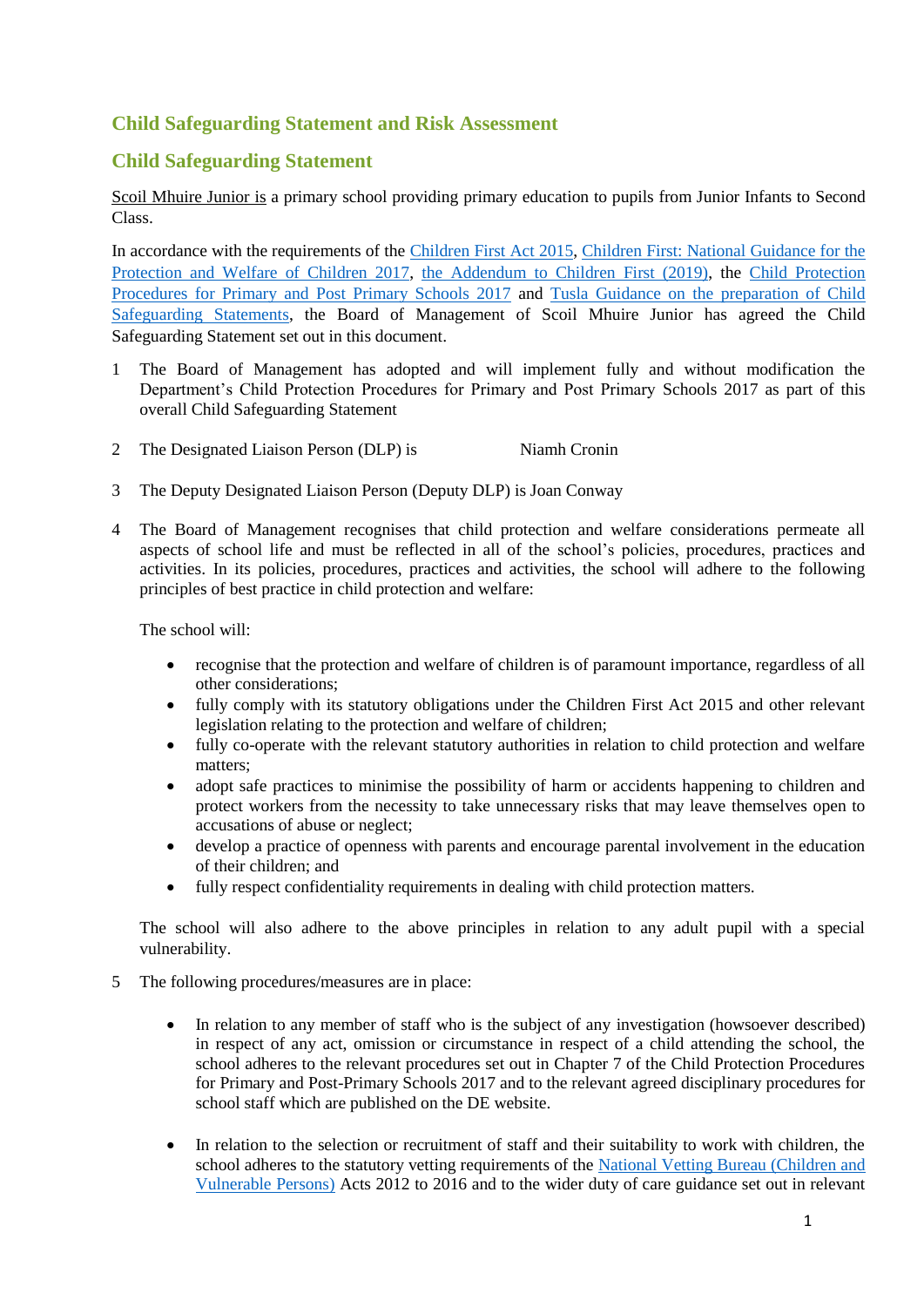Garda vetting and recruitment circulars published by the Department of Education and available on the DE website.

- In relation to the provision of information and, where necessary, instruction and training, to staff in respect of the identification of the occurrence of harm (as defined in the 2015 Act) the school-
	- Has provided each member of staff with a copy of the school's Child Safeguarding Statement
	- Ensures all new staff are provided with a copy of the school's Child Safeguarding Statement
	- $\triangleright$  Encourages staff to avail of relevant training
	- $\triangleright$  Encourages Board of Management members to avail of relevant training
	- The Board of Management maintains records of all staff and Board member training
- In relation to reporting of child protection concerns to Tusla, all school personnel are required to adhere to the procedures set out in the Child Protection Procedures for Primary and Post-Primary Schools 2017, including in the case of registered teachers, those in relation to mandated reporting under the Children First Act 2015.
- In this school the Board has appointed the abovenamed DLP as the "relevant person" (as defined in the Children First Act 2015) to be the first point of contact in respect of the schools child safeguarding statement.
- All registered teachers employed by the school are mandated persons under the Children First Act 2015.
- In accordance with the Children First Act 2015 and the Addendum to Children First (2019), the Board has carried out an assessment of any potential for harm to a child while attending the school or participating in school activities. A written assessment setting out the areas of risk identified and the school's procedures for managing those risks is included with the Child Safeguarding Statement.
- The various procedures referred to in this Statement can be accessed via the school's website, the DE website or will be made available on request by the school.

**Note:** The above is not intended as an exhaustive list. Individual Boards of Management shall also include in this section such other procedures/measures that are of relevance to the school in question.

- 6 This statement has been published on the school's website and has been provided to all members of school personnel, the Parents' Association (if any) and the patron. It is readily accessible to parents and guardians on request. A copy of this Statement will be made available to Tusla and the Department if requested.
- 7 This Child Safeguarding Statement will be reviewed annually or as soon as practicable after there has been a material change in any matter to which this statement refers.

This Child Safeguarding Statement was adopted by the Board of Management on 20<sup>th</sup> January 2022

This Child Safeguarding Statement was reviewed by the Board of Management on 20<sup>th</sup> January 2022

| Signed: Joan Ashbrook              | Signed: <i>Niamh</i> Cronin                    |
|------------------------------------|------------------------------------------------|
| Chairperson of Board of Management | Principal/Secretary to the Board of Management |
| Date: $20th$ January 2022          | Date: $20th$ January 2022                      |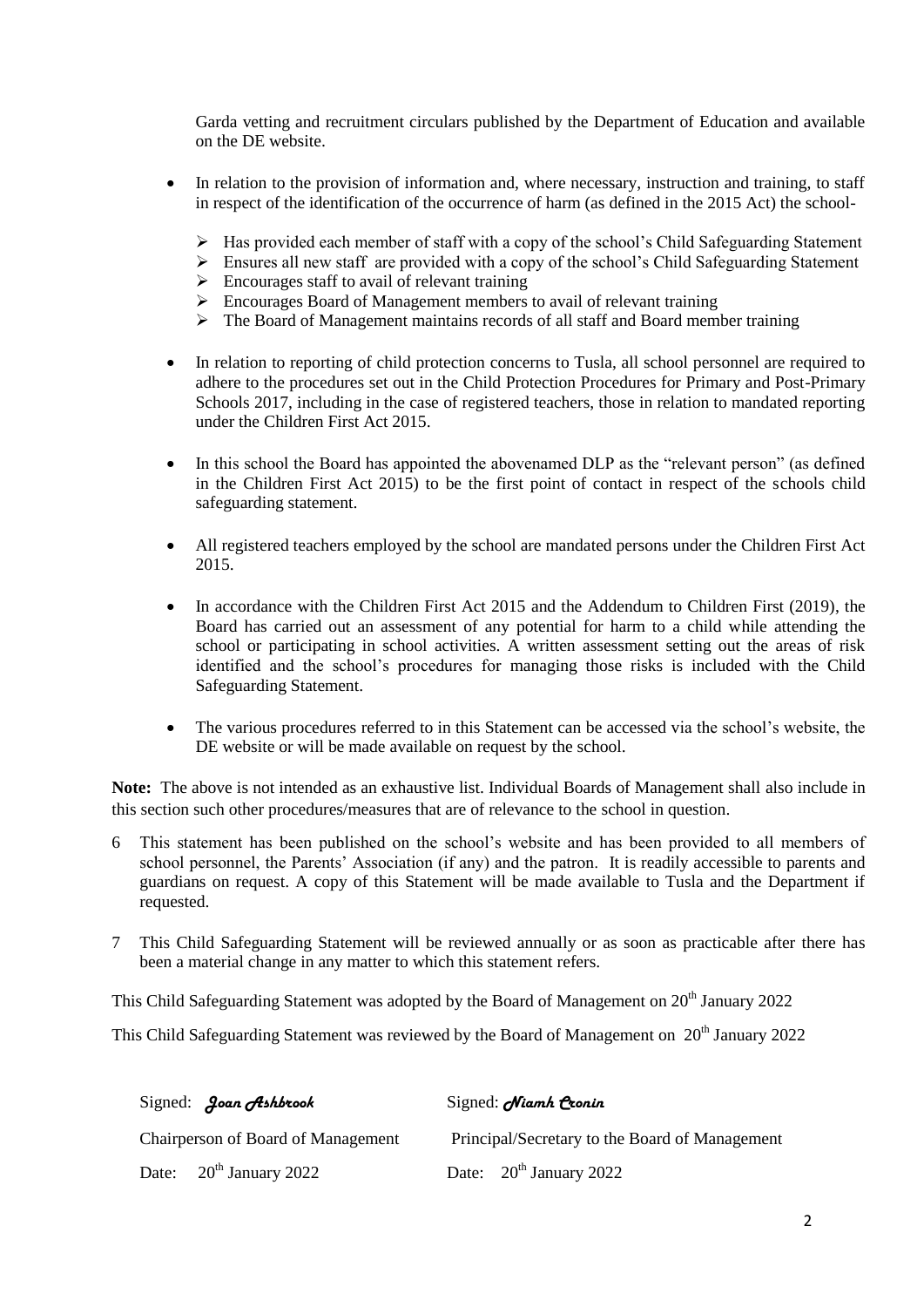# **Child Safeguarding Risk Assessment**

#### **Written Assessment of Risk of Scoil Mhuire Jnr**

In accordance with section 11 of the Children First Act 2015 and with the requirements of Chapter 8 of the *Child Protection Procedures for Primary and Post-Primary Schools 2017*, the following is the Written Risk Assessment of [name of school].

#### **1. List of school activities**

(insert list of school activities in this section)

- Morning supervision in the event of a teacher absence (*see supervision policy)*
- Non School personnel entering / exiting the school through the front Door Usage: (Supervision policy)
- Children doing jobs/messages outside the classroom (procedure is they go in twos).
- Daily arrival of pupils (see supervision policy)
- Daily dismissal of pupils. (risk of harm- duty of care to ensure child goes home with designated parent/guardian)
- Late daily dismissals. (*risk of harm- inadequate supervision/ child at office on own. Procedure- inform office of late collection and child's presence at the office. Office door left open for adequate supervision. Front door safety procedure followed as usual.)*
- Use of prefabs. (*procedure-accompanied by a teacher at all times to provide adequate supervision)*
- Recreation breaks for pupils (supervision policy)
- Classroom teaching (supervision policy)
- One-to-one teaching (see procedure)
- One-to-one counselling (see procedure)
- Outdoor teaching activities
- Sporting Activities
- School outings (see tour policy)
- Use of toilets when children are in the PE hall (*Procedure Children to use toilets in classroom prior to going to hall, in emergency send child to office and staff will accompany)*
- Annual Sports Day
- Fundraising events involving pupils
- Use of off-site facilities for school activities
- Care of children with special educational needs, including intimate care where needed. (see procedure & Intimate Care Policy)
- Management of challenging behaviour amongst pupils, including appropriate use of restraint where required
- Administration of Medicine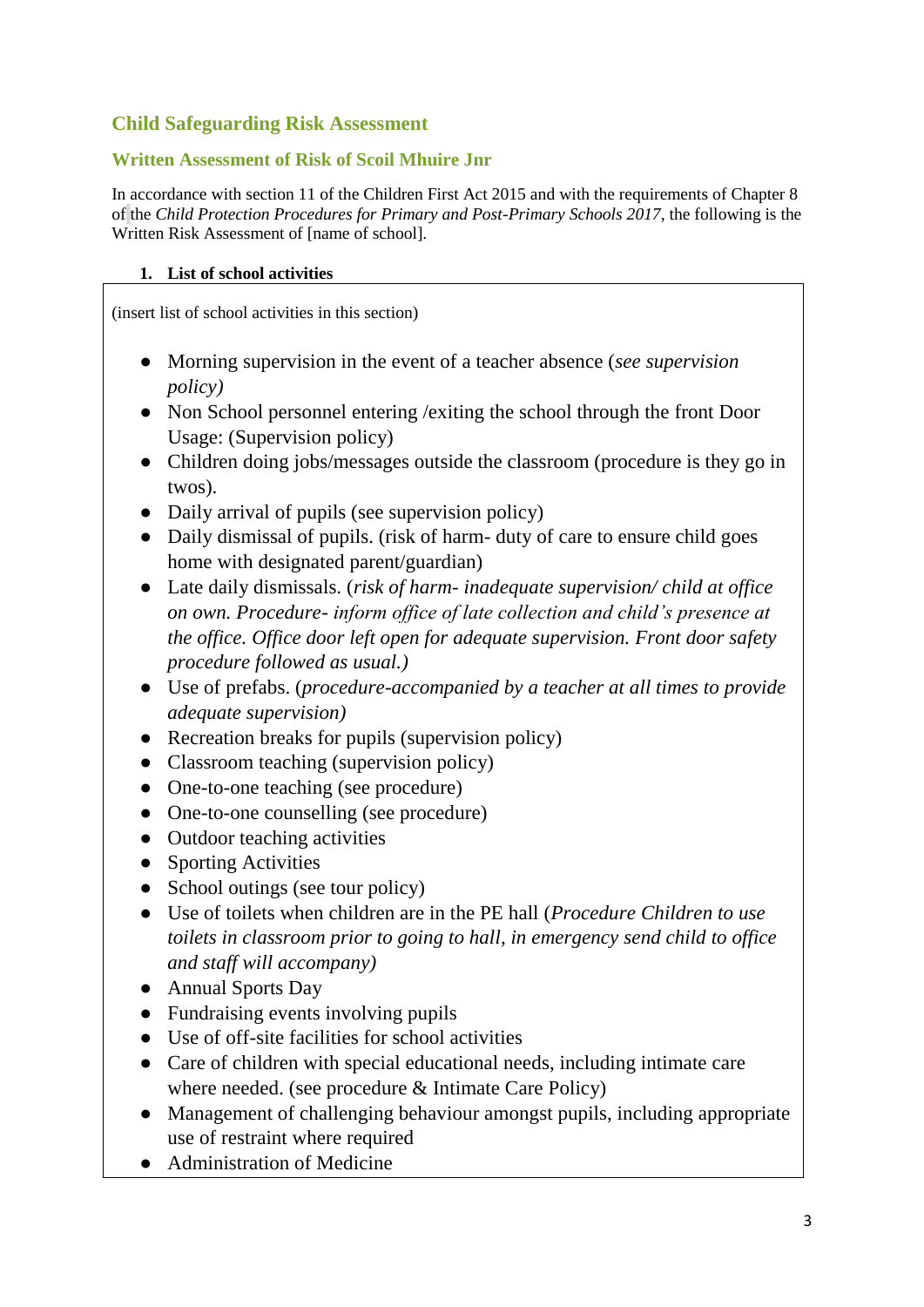- Administration of First Aid
- Curricular provision in respect of SPHE, RSE, Stay Safe.
- Prevention and dealing with bullying amongst pupils
- Training of school personnel in child protection matters
- Use of external personnel to supplement curriculum
- Use of external personnel to support sports and other extra-curricular activities
- Care of pupils with specific vulnerabilities/ needs such as
- Pupils from ethnic minorities/migrants
- Members of the Traveller community
- Lesbian, gay, bisexual or transgender (LGBT) children
- Pupils perceived to be LGBT
- Pupils of minority religious faiths
- Children in care
- Recruitment of school personnel including –
- Teachers/SNAs
- Caretaker/Secretary/Cleaners
- Sports coaches
- External Tutors/Guest Speakers
- Volunteers/Parents in school activities
- Visitors/contractors present in school during school hours
- Visitors/contractors present during after school activities
- Participation by pupils in religious ceremonies/religious instruction external to the school.
- Use of Information and Communication Technology by pupils in school(I.T) Policy)
- Application of sanctions under the school's Code of Behaviour including detention of pupils, confiscation of phones etc. Students participating in work experience in the school (no under 15's,
- 16+ Guidelines from Archbishop's House, Procedures for Teaching Practice and TY Students).
- Student teachers undertaking training placement in school**,** Procedures for Teaching Practice and TY Students).
- Use of video/photography/other media to record school events (see IT policy)
- After school use of school premises by other organisations (see club procedures)
- Use of school premises by other organisation during school day / Summer holidays, at the discretion of the B.O.M. (Garda vetted only, see clubs procedures.)
- Use of school premises by other organisation during school day
- Homework club/evening clubs (see club procedures)

Visitors/contractor present in school during school hours- (procedure- they will wea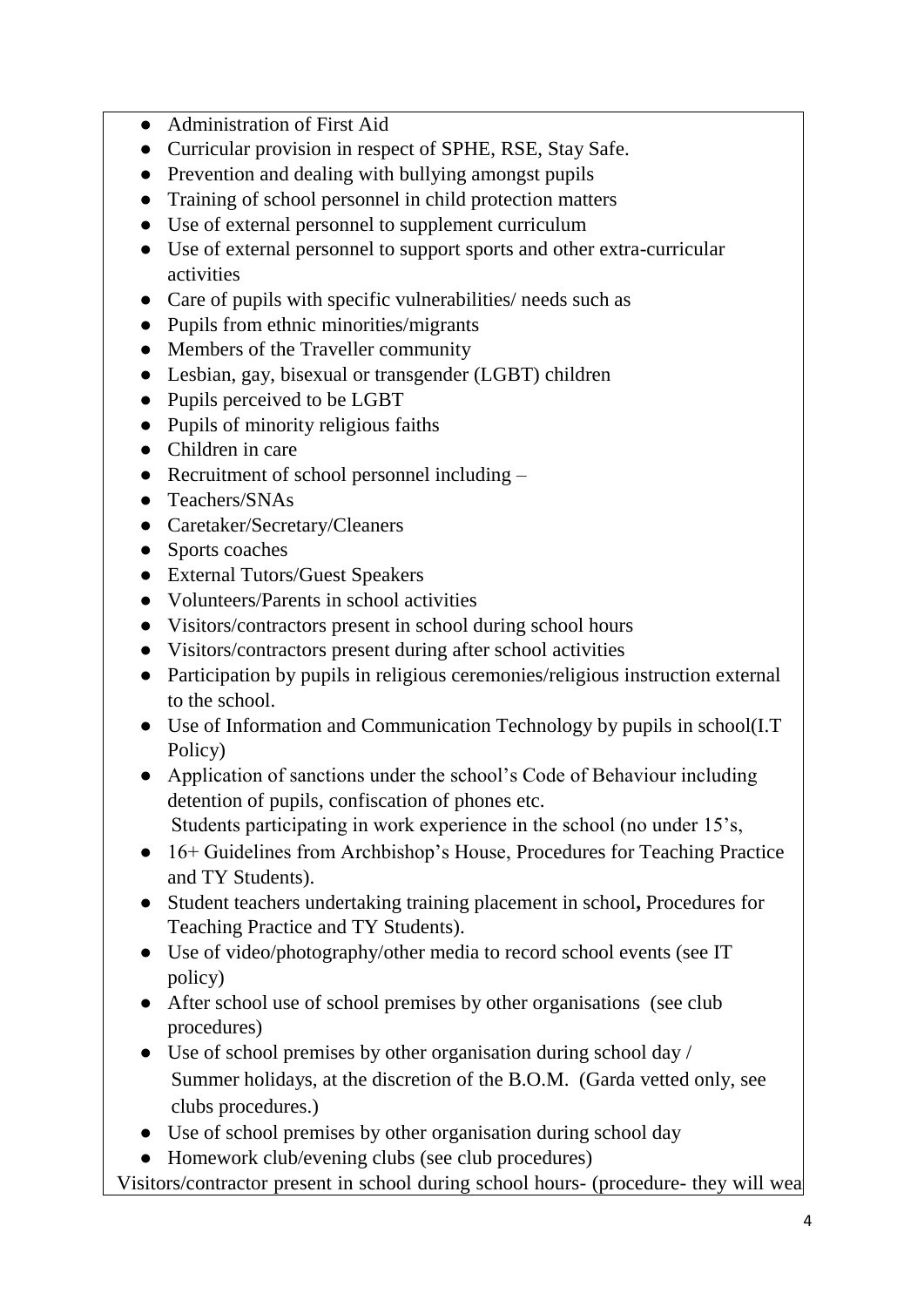a visitors pass and be accompanied by vetted staff member. Entrance to school always via front door.)

## **2. The school has identified the following risk of harm in respect of its activities -**

(insert risks of harm identified in this section)

- Risk of harm not being recognised by school personnel
- Risk of harm not being reported properly and promptly by school personnel
- Risk of child being harmed in the school by a member of school personnel
- Risk of child being harmed in the school by another child
- Risk of child being harmed in the school by volunteer or visitor to the school.
- Risk of child being harmed by a member of school personnel, a member of staff of another organisation or other person while child participating in out of school activities e.g. school trip, swimming lessons
- Risk of harm due to bullying of child
- Risk of harm due to inadequate supervision of children while attending out of school activities
- Risk of harm due to inappropriate relationship/communications between child and another child or adult
- Risk of harm due to children inappropriately accessing/using computers, social media, phones and other devices while at school
- Risk of harm to children with SEN who have particular vulnerabilities
- Risk of harm to child while a child is receiving intimate care
- Risk of harm due to inadequate code of behaviour
- Risk of harm in one-to-one teaching, counselling, coaching situation

Risk of harm caused by member of school personnel communicating with pupils in appropriate manner via social media, texting, digital device or other manner.

#### **3. The school has the following procedures in place to address the risks of harm identified in this assessment -**

(insert the procedures in place to address risks of harm in this section)

- All school personnel are provided with a copy of the school's **Child Safeguarding Statement.**
- Ensures all new staff are provided with a copy of the school's Child Safeguarding Statement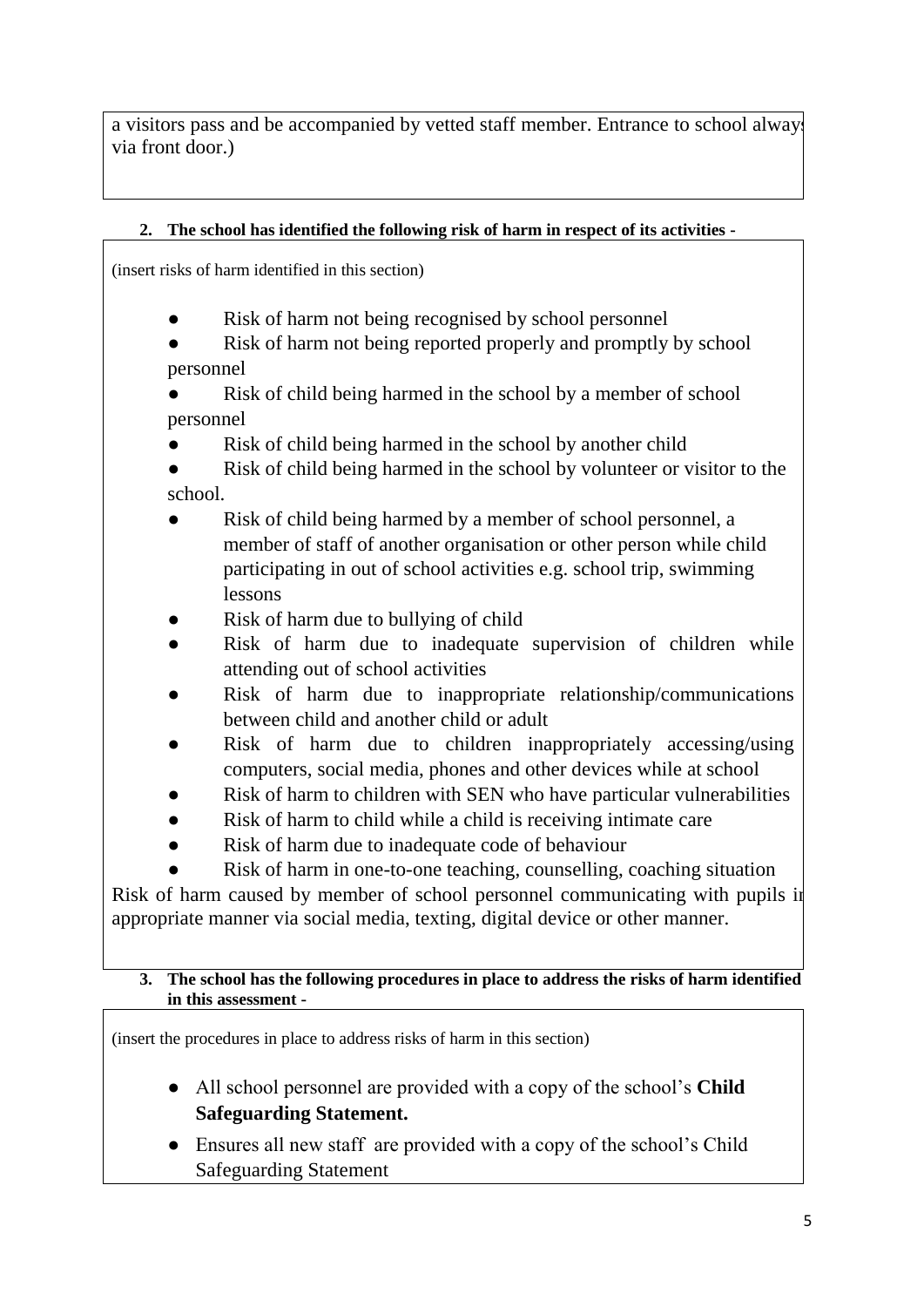- Encourages staff to avail of relevant training
- Encourages board of management members to avail of relevant training
- Maintains records of all staff and board member training
- **The Child Protection Procedures for Primary and Post-Primary Schools 2017** are made available to all school personnel.
- School Personnel are required to adhere to the *Child Protection Procedures for Primary and Post-Primary Schools 2017* and all registered teaching staff are required to adhere to the **Children First Act 2015**
- The school has in place an extensive **Health and Safety policy ( Policy 6)**
- The school implements in full the RSE & Stay Safe Programme under the SPHE curriculum **( Policy 16)**
- The school implements in full the SPHE curriculum
- The school has an Anti-Bullying Policy which fully adheres to the requirements of the Department's Anti-Bullying Procedures for Primary and Post-Primary Schools **( Policy 2)**
- The school has a **Supervision policy** to ensure appropriate supervision of children during, assembly, dismissal and yard/breaks and also in respect of specific areas such as toilets, etc. **(Policy 20)**
- The school has in place a policy and clear procedures in respect of **School Outings** ( Policy22)
- The school adheres to the requirements of the **Garda Vetting legislation** and relevant DES circulars in relation to Recruitment and Garda vetting. **DES Circular 0031/2016**
- The school complies with the "**Teaching Council Professional Code of Conduct for Teachers and Dignity in the Workplace".**
- The school has a **Special Educational Needs Policy ( Policy 14)**
- The school has an **Intimate Care policy/plan** in respect of students who require such care **(Policy 4: Appendix C & D)**
- The school has in place a policy and procedures for the **Administration of Medication to Pupils ( Policy 8)**
- Encourages staff to avail of all relevant training
- Encourages Board of Management members to avail of all relevant training
- Maintains records of all staff and board member training
- The school has in place a policy and procedures for the **Administration of First Aid (See Health and Safety Policy 12 and see Policy 8 Administration of Medication)**
- The school has in place a **Code of Behaviour ( Policy 5 )** for pupils
- The school has in place an **ICT policy 19/ Acceptable Usage policy**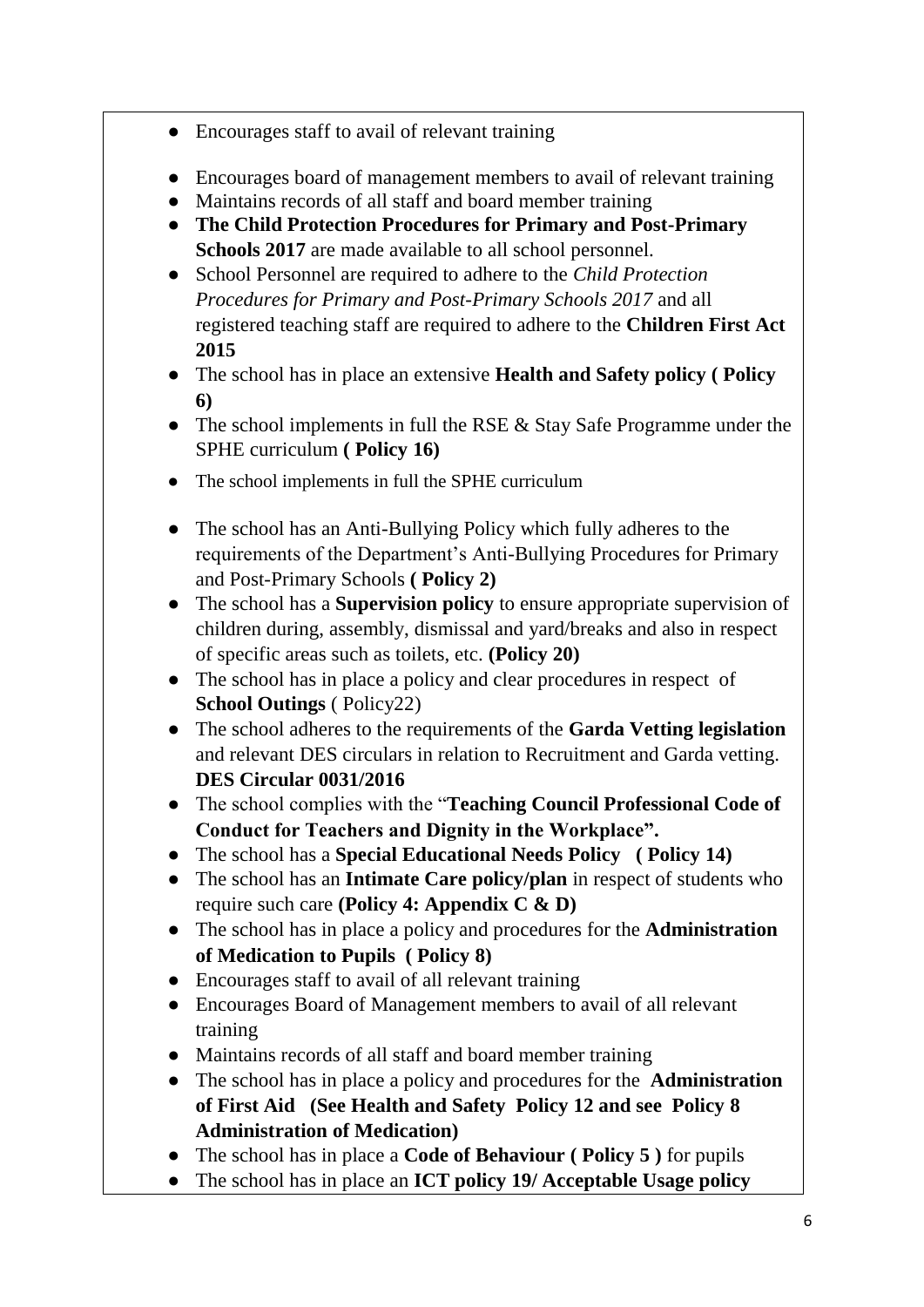**19/Remote Learning Policy 19** in respect of usage of ICT by pupils.

- The school has in place a **Critical Incident Management Plan (Policy 11)**
- The school has procedures in place for the use of **External Persons** to supplement delivery of the curriculum.
- The school has in place a policy and procedures for the use of **External Sports Coaches and teaching staff (Clubs Procedures)**
- The school has in place a policy and clear procedures for **One-to-One teaching activities (Policy 4 Appendix A: Section e)**
- The school has in place a policy and procedures in respect of **Studen Teacher Placements.**
- The school has in place a policy and procedures in respect of **Student Undertaking Work Experience in the school.**
- *The School has an Anti Racism policy*
- *The school undertakes anti-racism awareness initiatives*

**Important Note:** It should be noted that risk in the context of this risk assessment is the risk of "harm" as defined in the Children First Act 2015 and not general health and safety risk. The definition of harm is set out in Chapter 4 of the *Child Protection Procedures for Primary and Post- Primary Schools 2017*

In undertaking this risk assessment, the board of management has endeavoured to identify as far as possible the risks of harm that are relevant to this school and to ensure that adequate procedures are in place to manage all risks identified. While it is not possible to foresee and remove all risk of harm, the school has in place the procedures listed in this risk assessment to manage and reduce risk to the greatest possible extent.

#### **Examples of activities, risks and procedures**

The examples listed in this document are provided to assist schools in undertaking their risk assessment under the Children First Act, 2015. Schools should note that this list of examples is not intended to be exhaustive. It is the responsibility of each school to ensure, as far as possible, that any other risks and procedures that are relevant to its own particular circumstances are identified and specified in the written risk assessment and that adequate procedures are in place to address all risks identified.

It is acknowledged that schools already have in place a range of policies, practices and procedures to mitigate the risk of harm to children while they are participating in the activities of the school and that some school activities will carry low or minimal risks of harm compared to others. In the context of the risk assessment that must be undertaken by schools, the Children First Act, 2015 refers to risk as "any potential for harm". Therefore, it is important that, as part of its risk assessment process, each school lists and reviews all of its various activities (which shall include identifying those that may carry low risk of harm as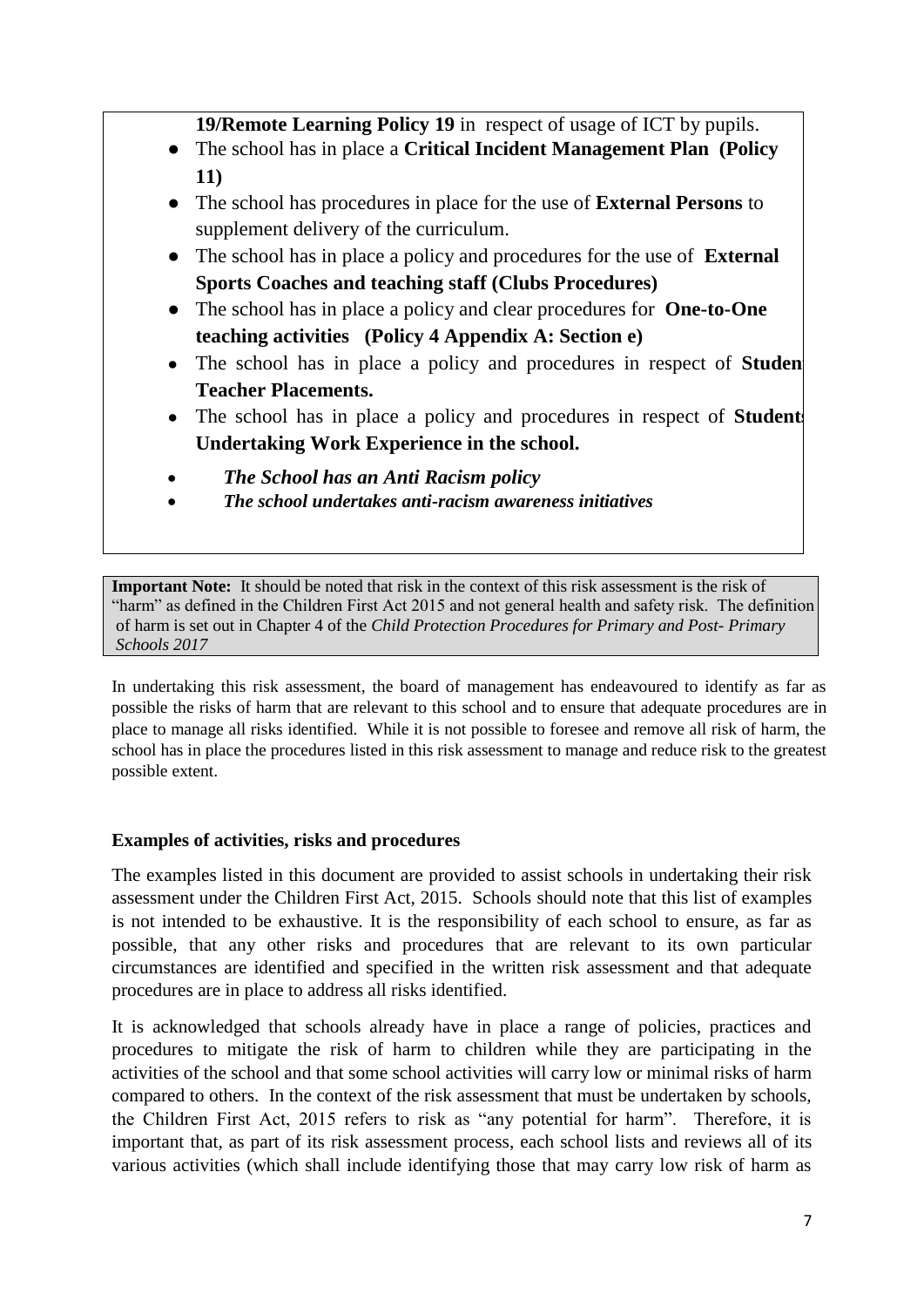well as those that carry higher risks of harm). Doing so will help the school to (1) identify, as required under the Children First Act, 2015, any risks of harm that may exist in respect of the school's activities, (2) identify and assess the adequacy of the various procedures already in place to manage those risks of harm and (3) identify and put in place any such additional procedures as are considered necessary to manage any risk identified.

The Addendum to *Children First: National Guidance for the Protection and Welfare of Children* published in January 2019 clarifies that organisations providing relevant services to children should consider the specific issue of online safety when carrying out their risk assessment and preparing their Child Safeguarding Statement.

The Guidance on Continuity of Schooling for primary and post-primary schools (April 2020) advises of the importance of teachers maintaining the safe and ethical use of the internet during distance learning and assisting parents and guardians to be aware of their role also. Schools should ensure that their Acceptable Use Policy (AUP) informs and guides remote or distance learning activity.

Important Note: It should be noted that risk in the context of this risk assessment is the risk of "harm" as defined in the Children First Act, 2015 and not general health and safety risk. The definition of harm is set out in chapter 4 of the Child Protection Procedures for Primary and Post-Primary Schools 2017.

## **Examples of School Activities**

- Daily arrival and dismissal of pupils
- Recreation breaks for pupils
- Classroom teaching
- One-to-one teaching
- One-to-one learning support
- One-to-one counselling
- Outdoor teaching activities
- Online teaching and learning remotely
- Sporting Activities
- School outings
- School trips involving overnight stay
- School trips involving foreign travel
- Use of toilet/changing/shower areas in schools
- Provision of residential facilities for boarders
- Annual Sports Day
- Fundraising events involving pupils
- Use of off-site facilities for school activities
- School transport arrangements including use of bus escorts
- Care of children with special educational needs, including intimate care where needed,
- Care of any vulnerable adult students, including intimate care where needed
- Management of challenging behaviour amongst pupils, including appropriate use of restraint where required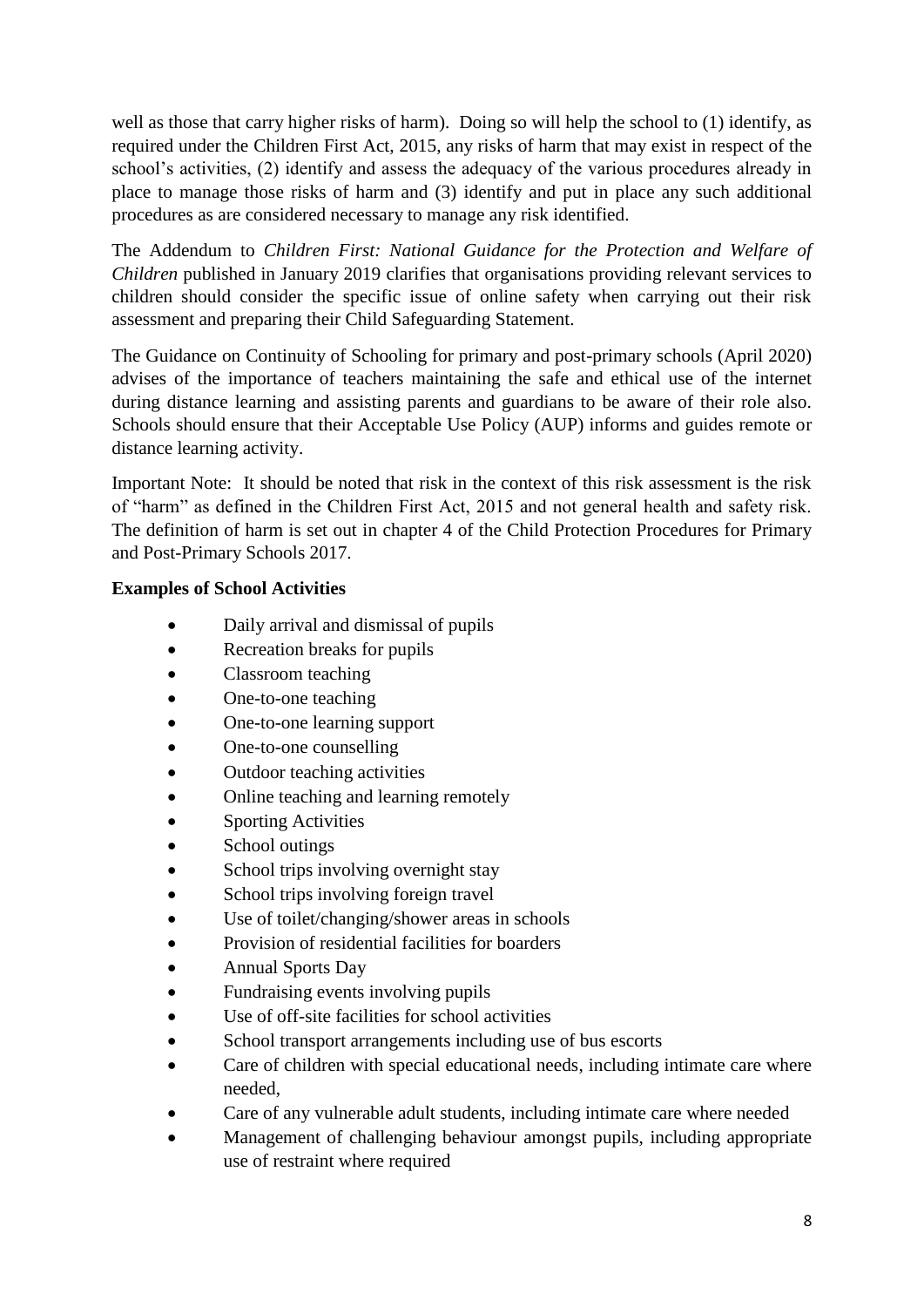- Management of provision of food and drink
- Administration of Medicine
- Administration of First Aid
- Curricular provision in respect of SPHE, RSE, Stay Safe
- Prevention and dealing with bullying amongst pupils
- Training of school personnel in child protection matters
- Use of external personnel to supplement curriculum
- Use of external personnel to support sports and other extra-curricular activities
- Care of pupils with specific vulnerabilities/ needs such as
	- Pupils from ethnic minorities/migrants
	- Members of the Traveller community
	- Lesbian, gay, bisexual or transgender (LGBT) children
	- Pupils perceived to be LGBT
	- Pupils of minority religious faiths
	- Children in care
	- Children on CPNS
	- Children with medical needs
- Recruitment of school personnel including -
	- Teachers/SNA's
	- Caretaker/Secretary/Cleaners
	- Sports coaches
	- External Tutors/Guest Speakers
	- Volunteers/Parents in school activities
	- Visitors/contractors present in school during school hours
	- Visitors/contractors present during after school activities
- Participation by pupils in religious ceremonies/religious instruction external to the school
- Use of Information and Communication Technology by pupils in school, including social media
- Application of sanctions under the school's Code of Behaviour including detention of pupils, confiscation of phones etc.
- Students participating in work experience in the school
- Students from the school participating in work experience elsewhere
- Student teachers undertaking training placement in school
- Use of video/photography/other media to record school events
- After school use of school premises by other organisations
- Use of school premises by other organisation during school day
- Breakfast club
- Homework club/evening study

# **Examples of Risks of Harm**

- Risk of harm not being recognised by school personnel
- Risk of harm not being reported properly and promptly by school personnel
- Risk of child being harmed in the school by a member of school personnel
- Risk of child being harmed in the school by another child
- Risk of child being harmed in the school by volunteer or visitor to the school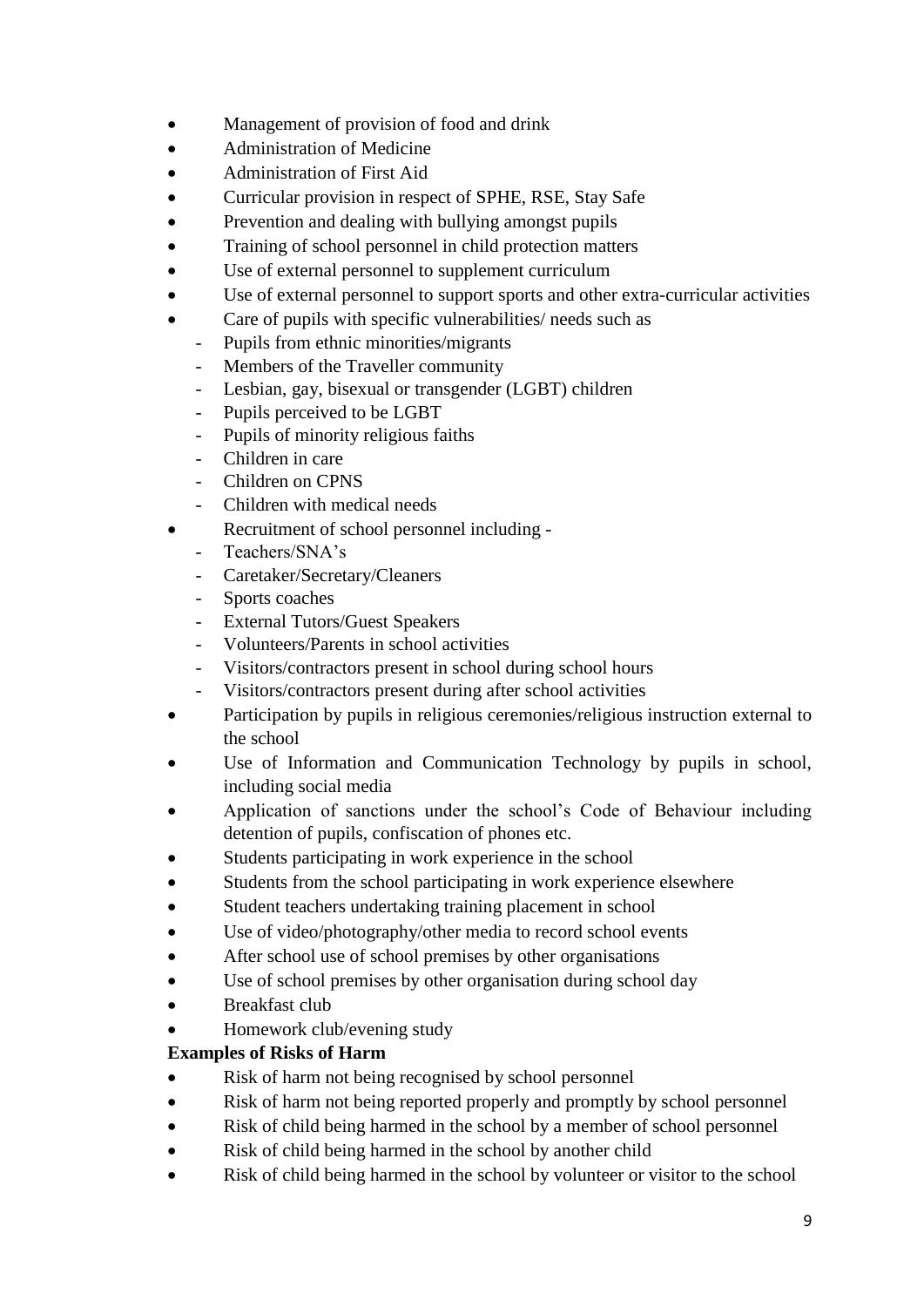- Risk of child being harmed by a member of school personnel, a member of staff of another organisation or other person while child participating in out of school activities e.g. school trip, swimming lessons
- Risk of harm due to inappropriate use of online remote teaching and learning communication platform such as an uninvited person accessing the lesson link, students being left unsupervised for long periods of time in breakout rooms
- Risk of harm due to bullying of child
- Risk of harm due to racism
- Risk of harm due to inadequate supervision of children in school
- Risk of harm due to inadequate supervision of children while attending out of school activities
- Risk of harm due to inappropriate relationship/communications between child and another child or adult
- Risk of harm due to children inappropriately accessing/using computers, social media, phones and other devices while at school
- Risk of harm to children with SEN who have particular vulnerabilities, including medical vulnerabilities
- Risk of harm to child while a child is receiving intimate care
- Risk of harm due to inadequate code of behaviour
- Risk of harm in one-to-one teaching, counselling, coaching situation
- Risk of harm caused by member of school personnel communicating with pupils in an inappropriate manner via social media, texting, digital device or other manner
- Risk of harm caused by member of school personnel accessing/circulating inappropriate material via social media, texting, digital device or other manner

## **Examples of Procedures to address risks of harm**

- All school personnel are provided with a copy of the school's *Child Safeguarding Statement*
- The *Child Protection Procedures for Primary and Post-Primary Schools 2017* are made available to all school personnel
- School Personnel are required to adhere to the *Child Protection Procedures for Primary and Post-Primary Schools 2017* and all registered teaching staff are required to adhere to the *Children First Act 2015* and it's Addendum (2019)
- The school implements in full the Stay Safe Programme
- The school implements in full the SPHE curriculum
- The school implements in full the Wellbeing Programme at Junior Cycle
- The school has an Anti-Bullying Policy which fully adheres to the requirements of the Department's *Anti-Bullying Procedures for Primary and Post-Primary Schools*
- The school undertakes anti-racism awareness initiatives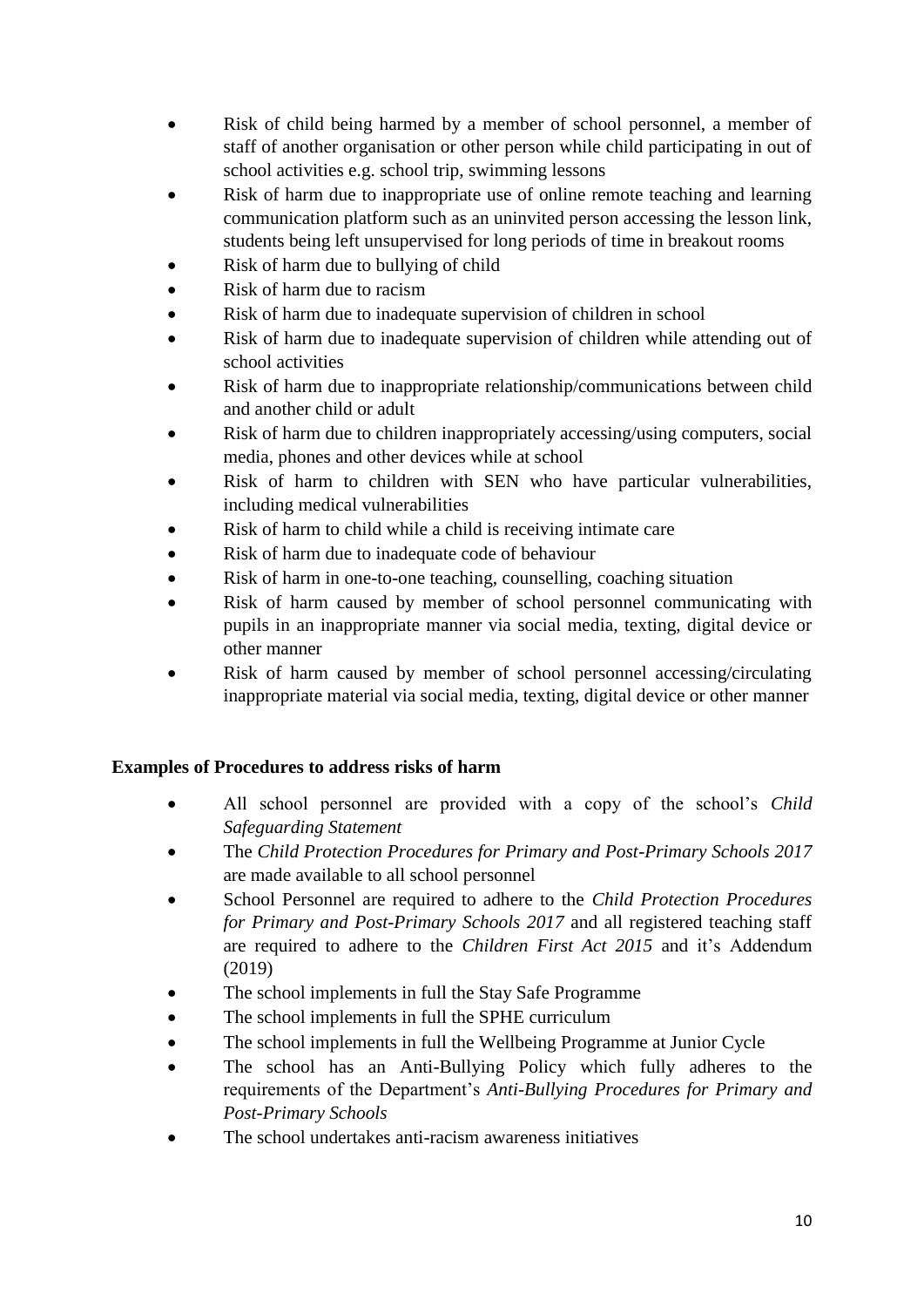- The school has a yard/playground supervision policy to ensure appropriate supervision of children during, assembly, dismissal and breaks and in respect of specific areas such as toilets, changing rooms etc.
- The school has in place a policy and clear procedures in respect of school outings
- The school has a Health and safety policy
- The school adheres to the requirements of the Garda vetting legislation and relevant DE circulars in relation to recruitment and Garda vetting
- The school has a codes of conduct for school personnel (teaching and nonteaching staff)
- The school complies with the agreed disciplinary procedures for teaching staff
- The school has a Special Educational Needs policy
- The school has an intimate care policy/plan in respect of students who require such care
- The school has in place a policy and procedures for the administration of medication to pupils
- The school
	- o Has provided each member of school staff with a copy of the school's Child Safeguarding Statement
	- o Ensures all new staff are provided with a copy of the school's Child Safeguarding Statement
	- o Encourages staff to avail of relevant training
	- o Encourages board of management members to avail of relevant training
	- o Maintains records of all staff and board member training
- The school has in place a policy and procedures for the administration of First Aid
- The school has in place a code of behaviour for pupils
- The school has an Acceptable Use Policy in place, to include provision for online teaching and learning remotely, and has communicated this policy to parents
- The school has in place a policy governing the use of smart phones and tablet devices in the school by pupils as per circular 38/2018
- The school has in place a Critical Incident Management Plan
- The school has in place a Home School Liaison policy and related procedures
- The school has in place a policy and procedures for the use of external persons to supplement delivery of the curriculum
- The school has in place a policy and procedures for the use of external sports coaches
- The school has in place a policy and clear procedures for one-to-one teaching activities
- The school has in place a policy and procedures for one-to-one counselling
- The school has in place a policy and procedures in respect of student teacher placements